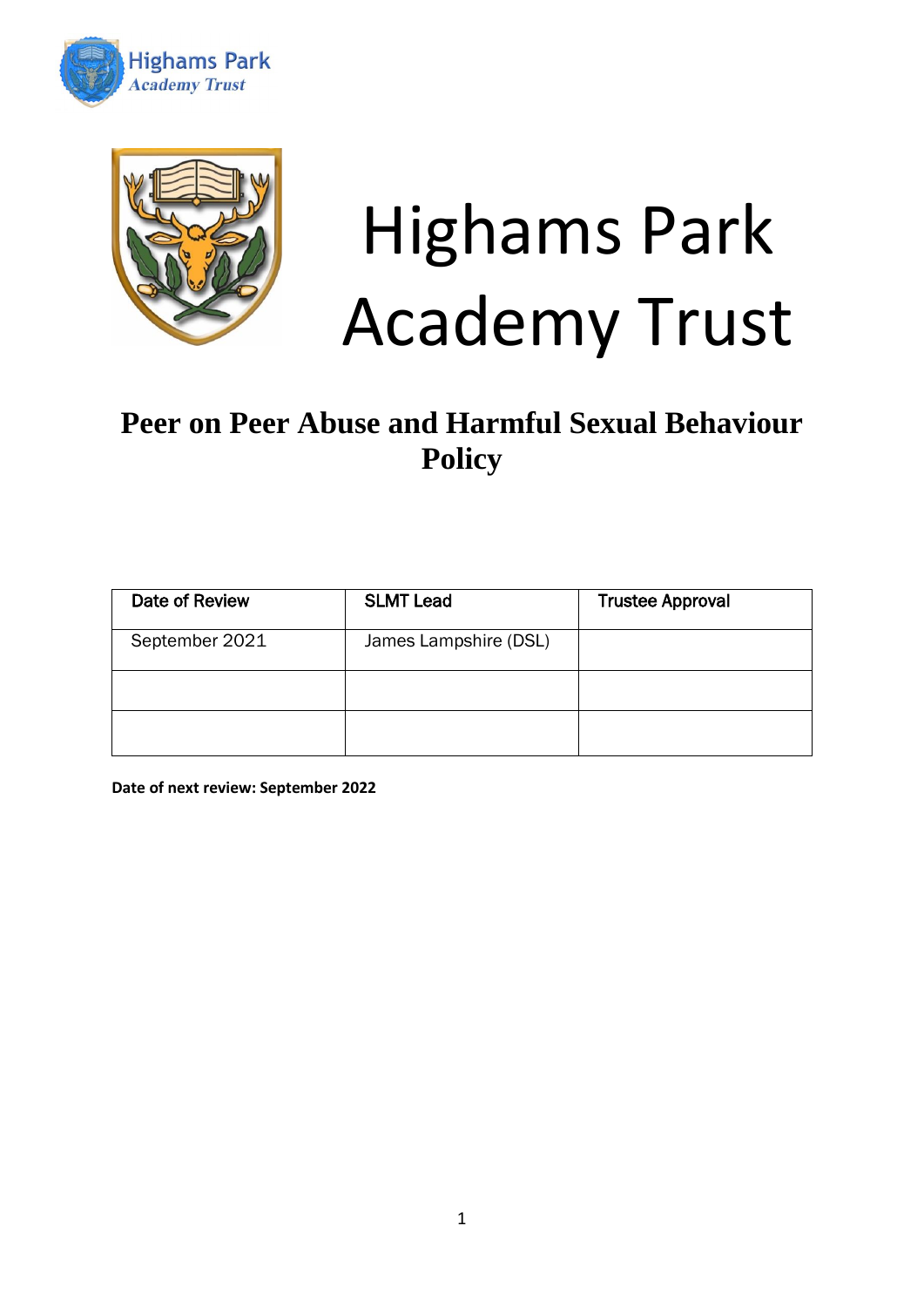

### **Introduction**

Highams Park School is committed to a whole school approach to identifying, tackling & responding to peer on peer abuse, sexual harm/violence and harassment.

A child/student as described in this policy is a child and young person up until 18 years.

# **The Context**

This policy should be read in conjunction with the schools exsisting Safeguarding Policy (2021), Behaviour Policy (2021) and Online Safety Policy (2021) as well as:

• **[Keeping Children Safe in Education. Statutory Guidance for schools and colleges](https://www.gov.uk/government/publications/keeping-children-safe-in-education--2) 2021**

All staff in a school should be familiar with the relevant sections that deal with Child on Child Sexual Violence and Harassment. All staff will also be provided annually with Part 1 of this0 guidance.

- **[Sexual Violence and Sexual Harassment between Children in Schools and Colleges.](https://www.gov.uk/government/publications/sexual-violence-and-sexual-harassment-between-children-in-schools-and-colleges)** Dfe, September 2021; guidance for Head Teachers, Principals, Senior Leadership teams and Designated Safeguarding Leads.
- **[Sexting in Schools and colleges: Responding to incidents and safeguarding young](https://www.gov.uk/government/groups/uk-council-for-child-internet-safety-ukccis)  [people.](https://www.gov.uk/government/groups/uk-council-for-child-internet-safety-ukccis)**
	- UK Council for Internet Safety
- **[Teaching Online Safety in Schools, DfE](https://www.gov.uk/government/publications/teaching-online-safety-in-schools) 2021**
- **[The Voyeurism Act, 2019 \(Section Up skirting\)](https://www.gov.uk/government/publications/implementation-of-the-voyeurism-offences-act-2019)**

Highams Park School is committed to a whole school approach to ensure the prevention, early identification, and appropriate management of peer on peer abuse/harmful sexual behaviour in our school and beyond.

In cases where peer on peer abuse/harmful sexual behaviour is identified we may use the local safeguarding procedures as set out by Waltham Forest Safeguarding children partnership.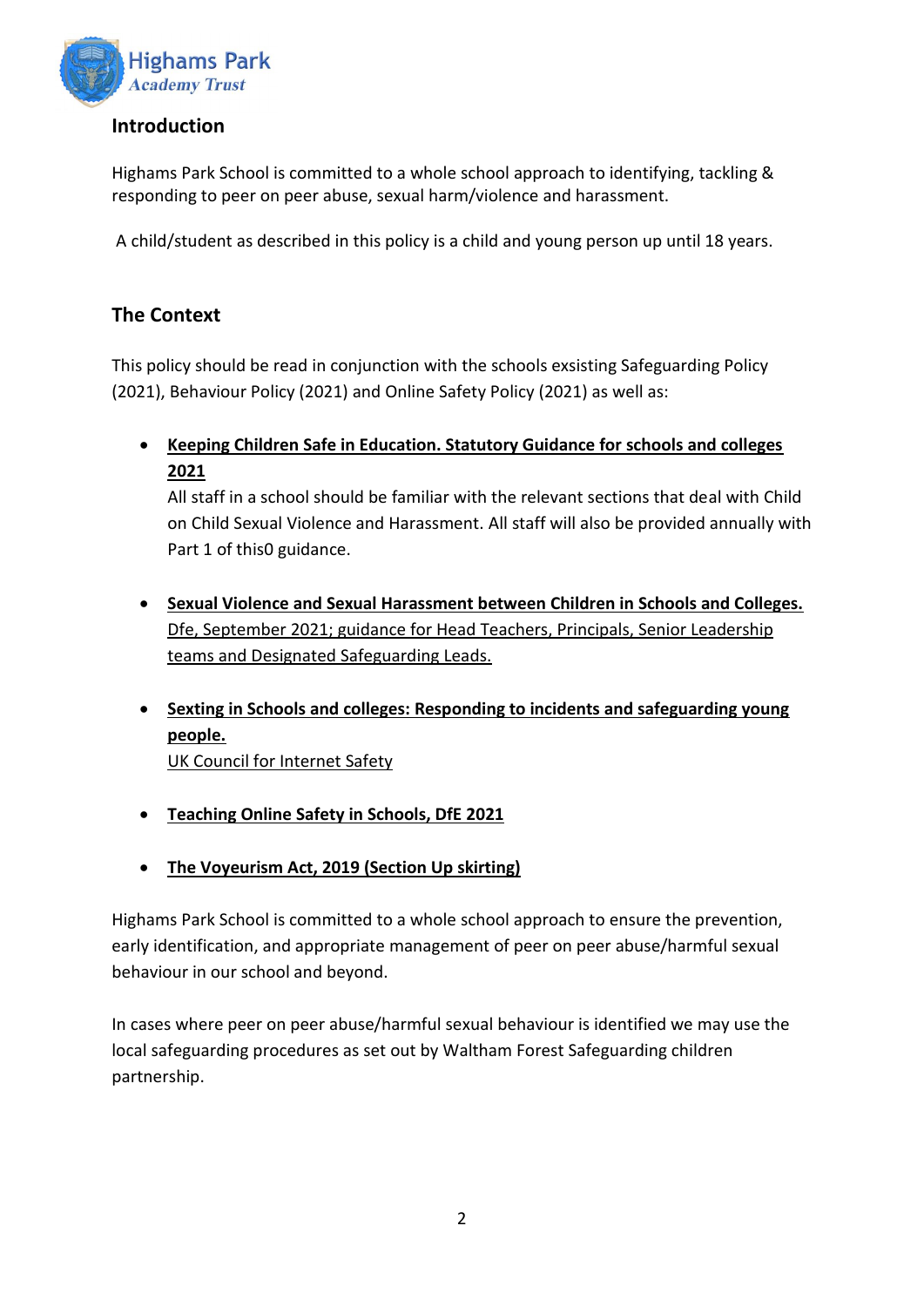

We recognise that peer on peer abuse/harmful sexual behaviour can manifest itself in many ways such as:

- Child Sexual Exploitation;
- Sexting (youth produced digital imagery);
- Bullying- name calling, physical,
- Prejudiced behaviour- homophobic, disabilities;
- Cyber bullying & on-line abusive behaviour;
- Radicalisation;
- Abuse in intimate relationships, including teenage relationship abuse;
- Children who display sexually problematic/harmful behaviour, including sexual harassment;
- Gang association and serious violence- County Lines, initiation, hazing.

#### **Vulnerable Groups**

We recognise that all children are at risk but that some groups are more vulnerable than others and includes:

- A child with additional needs and disabilities;
- A child living with domestic abuse;
- A child who is at risk of/suffering significant harm;
- A child who is at risk of/or is been exploited or at risk of exploited (CRE, CSE)
- A looked after child;
- A child who goes missing or is missing education;
- Children who identifies as or are perceived as LGBTQI+ and/or any of the protective characteristics;

Research tell us that girls are more frequently identified as been abused by their peers and more likely to experience unwanted sexual touching, and sexual harassment. They often are exploited into gangs, and are victims of sexual violence when in gangs. However, we are aware as a school that these are behaviours not just confined to girls.

Boys are less likely to report intimate relationship abuse, and may display other behaviour such as anti- social/criminal behaviours. Boys are more likely to be exploited /entrapped into gangs and subject to violence as a result of gang culture.

#### **Bullying and Online bullying and behaviour**

Peer on peer abuse/harmful sexual behaviour can happen on line and through social media. Highams Park School will respond to this form of abuse, cyber bullying and related behaviour.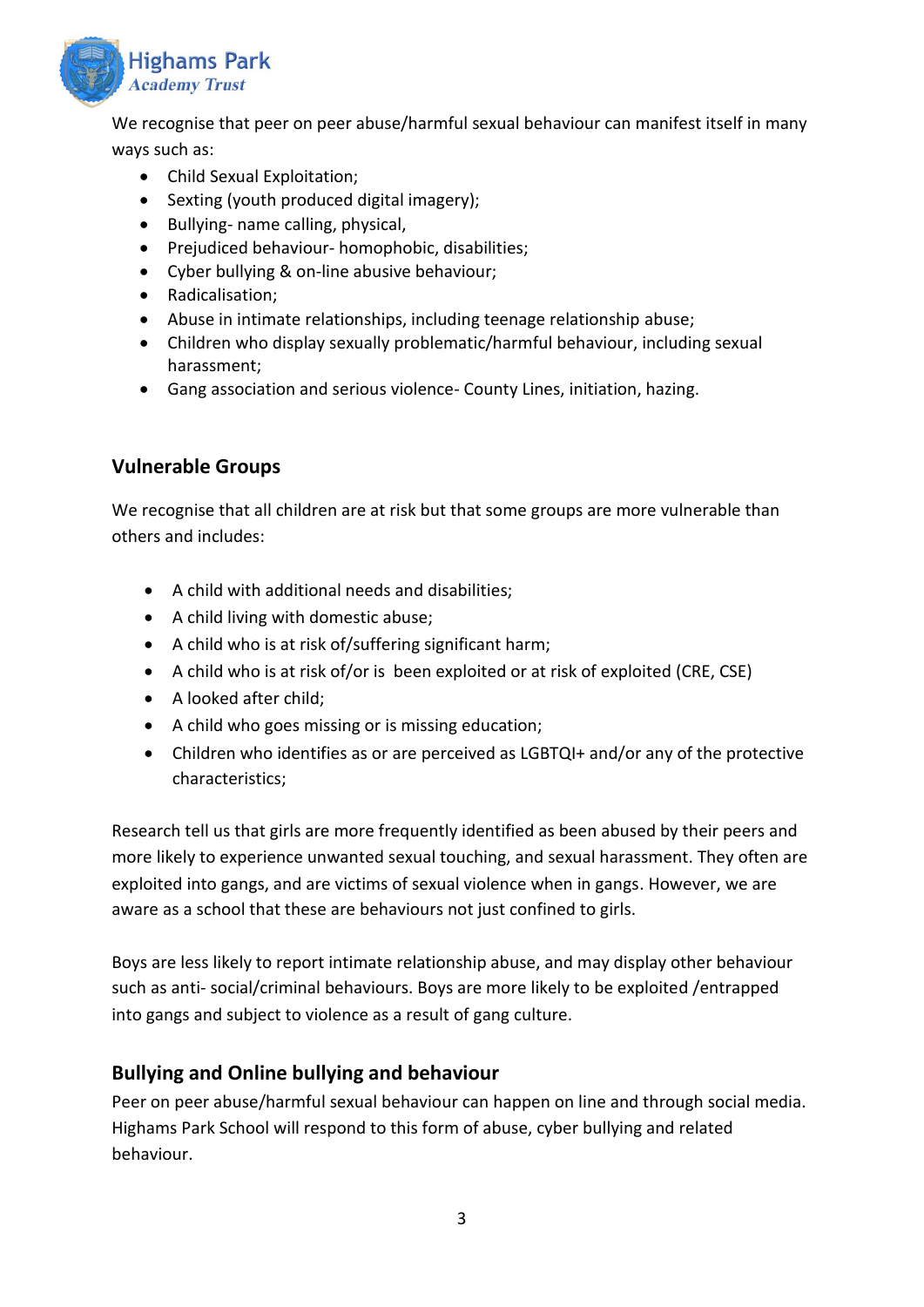

Highams Park School has other policies which can be found on the school's website and upon request which relate to identifying, responding to and reporting this type of behaviour by students. We will take a robust approach and educate all our staff to help prevent and tackle this.

#### **Responding to an incident/disclosure**

Where abuse or violence, including sexual harm and/or sexual harassment, has taken place outside of school e.g. on school transport, off site during lunchtimes, or in the local community involving one or more of our pupils; we will investigate and take action around the conduct of the pupil/s. We will also consider if we should notify the police if we believe an offence may have been committed.

Where behaviour between peers is abusive or violent, including sexual harm or sexual harassment within the school; we will use our procedures as set out by the school's child protection and safeguarding policy, and the procedures as set out by the local Children's Safeguarding Partnership. This will mean a referral to the police and a referral to Children's Social Care Services.

All staff understand that all concerns must be reported to the Designated Safeguarding Lead; however, we acknowledge that anyone can make a referral.

### **Understanding Sexual Harm, Violence and/or Sexual Harassment**

Sexual harm, violence and sexual harassment can occur between two children of any age or gender; this can either be a group of children sexually assaulting or sexually harassing a single child or group of children. We recognise that this behaviour can take place in a school or any setting where pupils are together.

The impact of this behaviour on children can be very distressing having an impact on academic achievement and their emotional health & wellbeing.

All behaviour takes place on a spectrum. Understanding where a pupil's behaviour falls on a spectrum is essential to being able to respond appropriately to it.

In this policy we recognise the importance of distinguishing between healthy, problematic and sexually harmful behaviour (HSB).

As a school therefore, we may use the Brook Traffic Tool, and Hackett's Continuum, and in some cases the AIM model (Carson). These are nationally recognised and acclaimed tools to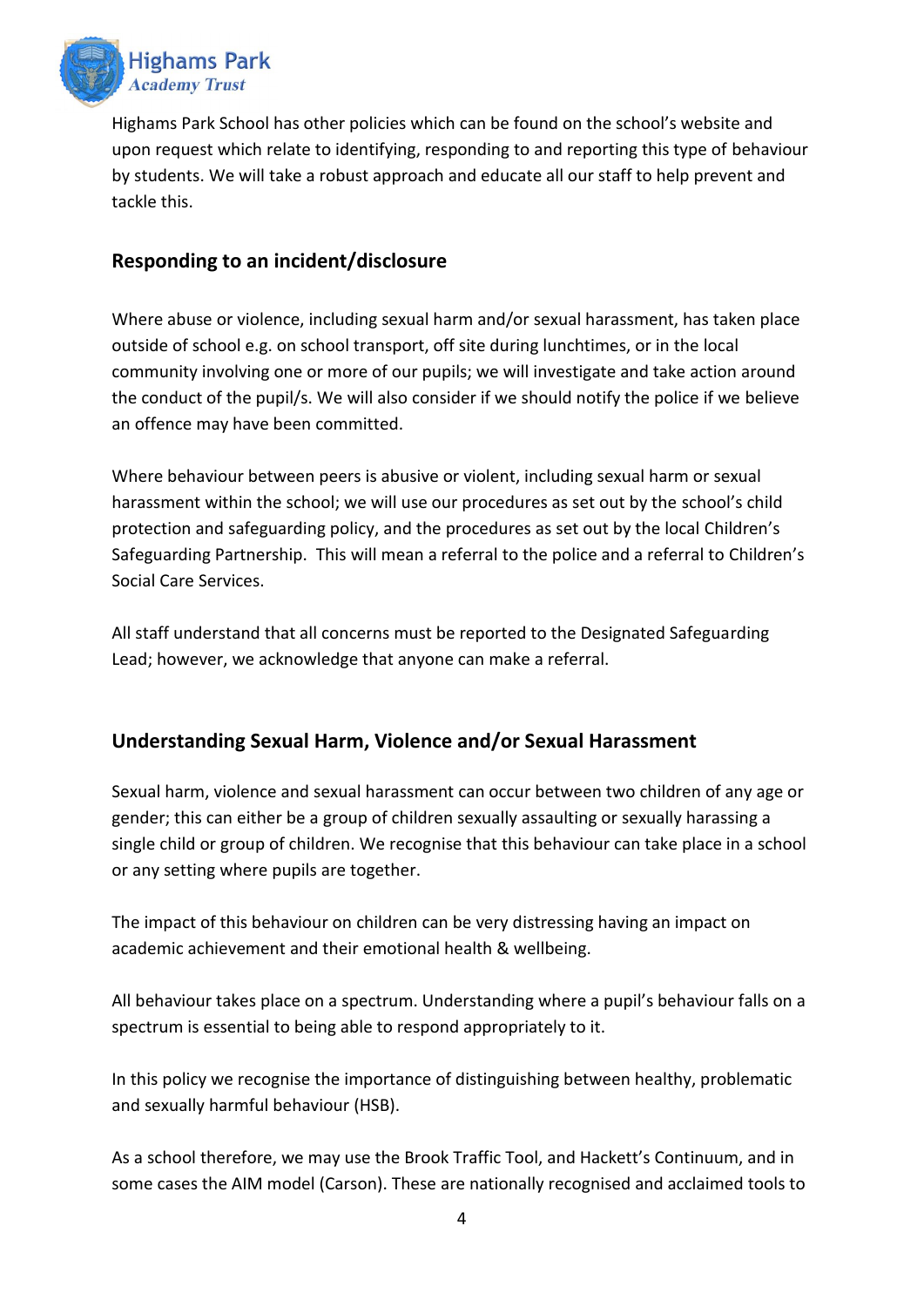

assist in determining healthy, problematic and harmful sexual behaviours in children and young people.

We may also use a Safety and Support Plan, or an in-School Risk HSB Management Plan depending on the outcomes of assessing risk in each individual case

Using tools like this will help us:

- Decide next steps and make decisions regarding safeguarding children;
- Assess and respond appropriately to sexual behaviour in pupils;
- Understand healthy sexual development and distinguish it from problematic/ harmful behaviour;
- Assist with communicating with parents/cares about the concerns we have about their child/children;
- Assist with communicating with our partners and agencies about the concerns we have regarding a pupil in the school.

# **Action following a report of Sexual Harm, Violence and/or Sexual Harassment**

We will inform all staff that should they see or hear of any sexual behaviour they will stop the behaviour immediately; report the behaviour to the Designated Safeguarding Lead and make a written record of the incident.

We will speak to the student to establish their view about what happened and why, what understanding they have, what responsibility they take for their actions, and their willingness/ability to work on their behaviours.

We will speak to the students/s who has been targeted to establish the impact on them of the behaviour. How the other student/s managed to get in a position to carry out the behaviour, how they are feeling about the other student now, and what support they require.

This will only be to ascertain clarification; any further investigation may have to be undertaken by the statutory agencies.

We will contact the parents/carers of those involved and share the information.

The concern and subsequent steps/actions will be recorded on the schools CPOMS safeguarding software.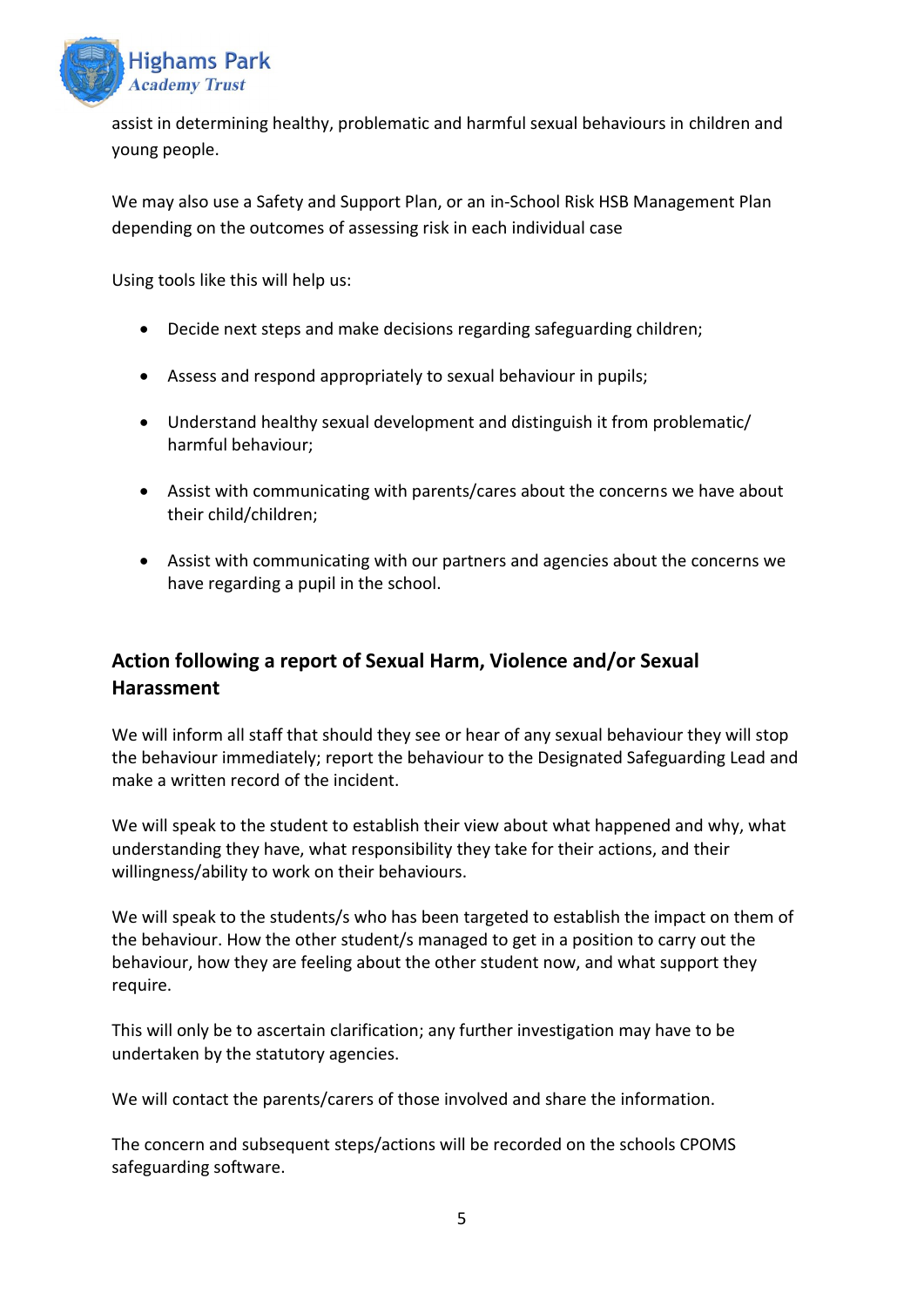

Following an incident, we will consider:

- The wishes of the victim in terms of how they want to proceed e.g. ask about whether they want to make a police complaint. This is especially important in the context of sexual violence and sexual harassment;
- The nature of the alleged incident(s) e.g. the intention, mitigating circumstances AND Including: whether a crime may have been committed and consideration of harmful sexual behaviour;
- The ages of the students involved;
- The developmental stages of the students involved;
- Any power imbalance between the students concerned. For example, is the alleged abuser significantly older, more mature or more confident? Does the victim have a disability or learning difficulty?
- If the alleged incident is a one-off or a sustained pattern;
- Are there ongoing risks to the victim, other students, siblings, adult students or school staff; or other related issues in the wider context?

Whilst the school establishes the facts of the case:

- The alleged abuser will be removed from any classes or areas they share with the victim;
- We will consider any reasonable steps to ensure the safety and protection of the alleged abuser, victim and all other students we have a duty to safeguard;
- We will consider how best to keep the victim and alleged abuser/s at a reasonable distance apart on school premises, including transport to and from the school;
- We will use the recommended In School HSB Risk Management Plan if assessed as appropriate;
- We will use a Victim Support Plan.

These actions are in the best interests of the pupils involved and should not be perceived to be a judgment on the guilt of the alleged abuser/s.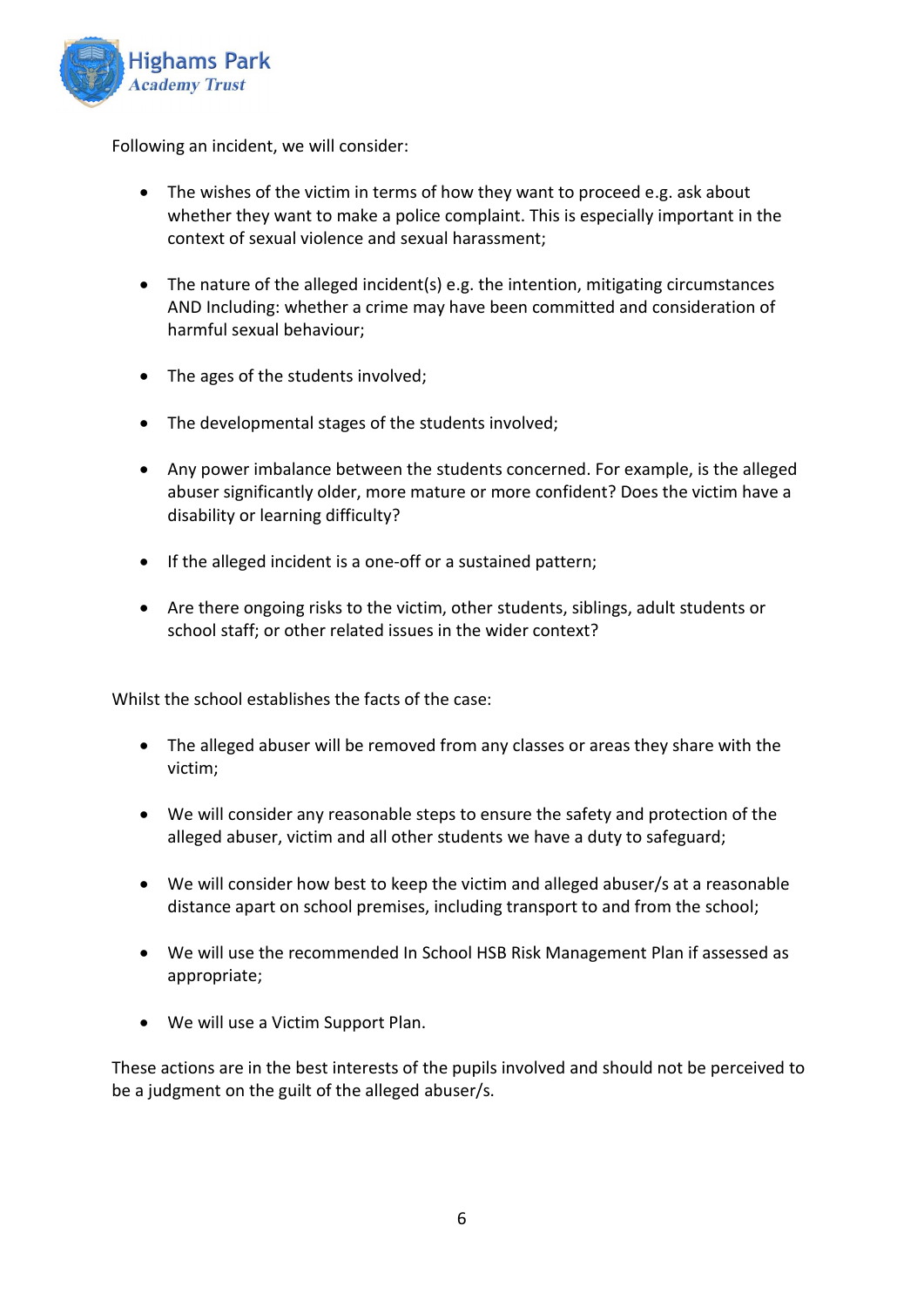

### **Reporting**

Any incident of alleged or an actual incident of sexual harm, violence and/or sexual harassment will be reported to the police if it is believed an offence may have been committed. In all cases consideration is given to reporting the matter to Children Social Care Services via the Multi Agency Safeguarding Hub (MASH).

There are circumstances in some cases of sexual harassment/touching which dependent upon age and understanding/age of criminal responsibility, (e.g. one-off incidents), which we may decide that the child/ren concerned are not in need of Early Help or statutory intervention.

In these situations, it would be appropriate to handle the incident internally, for example by utilising the behaviour and bullying policies, providing pastoral intervention and support. We may also decide that some child/ren involved do not require Statutory Interventions; however, they may benefit from Early Help.

Early Help means providing support as soon as a problem emerges, this can be at any point in a child's life. We will decide if an early help approach will benefit a pupil following any outcome of assessment that we may use. This may mean the development of a safety and support plan as part of the early help process.

Providing Early Help is more effective in promoting the welfare of child/ren than reacting later. This school acknowledges that an Early Help Assessment can be useful to address nonviolent harmful sexual behaviour and may prevent escalation of sexual violence.

In cases where an onward referral is deemed appropriate, consent will be sought from all concerned parties, including students and parents/carers.

#### **Sanctions**

We will consider the sanctions available to use as a school in reference to our Behaviour Policy.

We recognise disciplinary actions rarely resolve issues of peer on peer abuse and Highams Park School will consider all courses of action and intervention.

We recognise that emotions and feelings can run high, and we will endeavour to respond to concerns from any student, other students, parents and the local community.

We will ensure all necessary parties including the parents/carers are informed and kept up to date. We will listen to any concerns and will work to attempt to resolve these.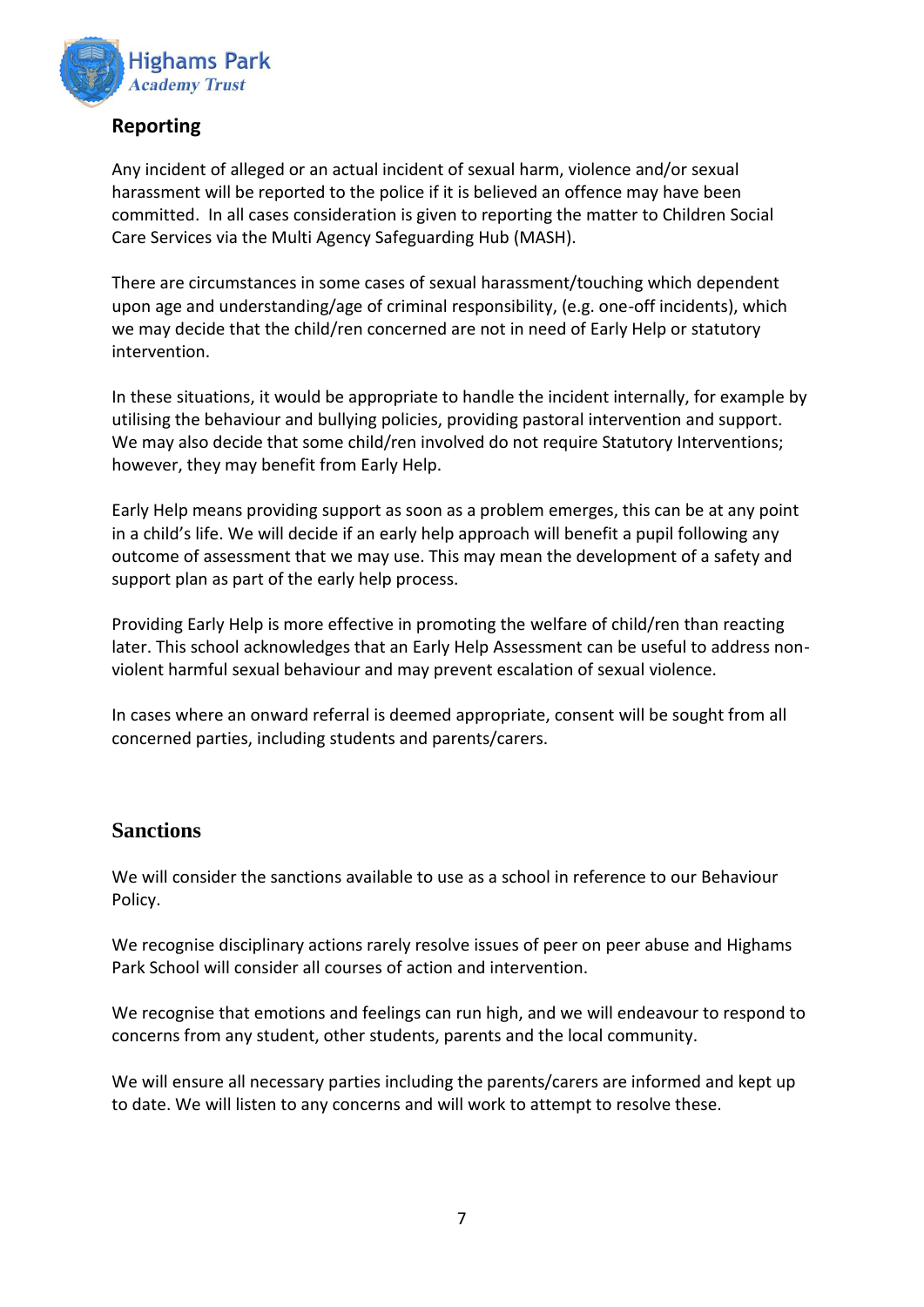

# **The Role of Governor**

The Chair of Governors/ Link Safeguarding Governor will need to be aware of the complexities when an incident or incidents come to light, and when staff in the school are trying to manage these behaviours. This includes the use of sanctions, exclusions, pressures from parents to exclude and dealing with the parents of the alleged abuser or any alleged victim/s.

We know that as a school, the Chair of Governors and Link Safeguarding Governor will also need to consider that they may be approached by members of staff who are angry or anxious about students with sexual behaviours. In addition, we will also consider that there may be occasions where schools also feel pressures from external sources e.g. the local community and the media.

It is important that we as those governors are informed and can help with a consistent approach and policy on such matters, and we recognise governors should use any examples to help inform the schools future practice, ethos, reviewing any policy or procedure in light of this.

# **Multi-Agency Working**

Highams Park School will work with our partners and agencies; Children's Social Care, the Police, Youth Offending Service, Health and CAHMS.

We recognise that we will be invited to share information, being a part of local partnerships and local partnership groups to help identify risk and issues both within the school and in our local community.

Our local point of contact will be the Local Authority Designated Officer for our locality (Waltham Forest)

### **Prevention and Training**

Highams Park School is working hard at all times to create a culture where peer on peer abuse/harmful sexual behaviour does not happen.

We are aiming to create an ethos of good and respectful behaviour, and this should extend to all areas of the school and at all times of the school day, including travelling to and from school.

We, through curriculum teaching, learning and events and activities will aim to provide a solid understanding of healthy sexual behaviour/relationships with a no tolerance approach to peer on peer abuse/harmful sexual behaviour.

Highams Park School is committed to making our students feel safe and comfortable to report any concern that they may have. We will ensure that all our pupils know who to talk